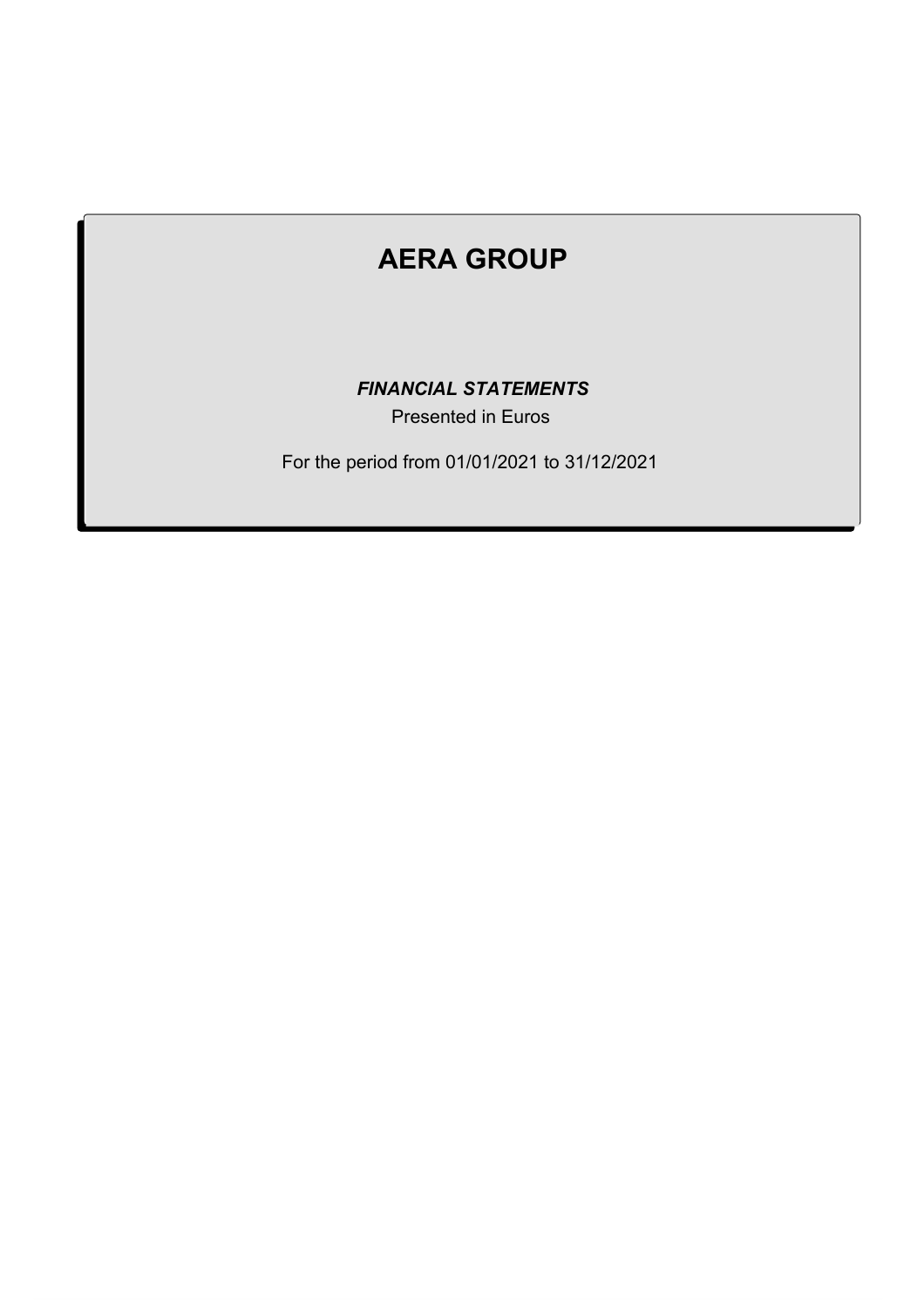#### **Statutory auditor report on the financial statements**

#### **(For the year ended 31 December 2021)**

*This is a translation into English of the statutory auditors' report on the financial statements of the Company issued in French and it is provided solely for the convenience of English speaking users.*

*This statutory auditors' report includes information required by European regulation and French law, such as information about the appointment of the statutory auditors or verification of the management report and other documents provided to shareholders.*

*This report should be read in conjunction with, and construed in accordance with, French law and professional auditing standards applicable in France.*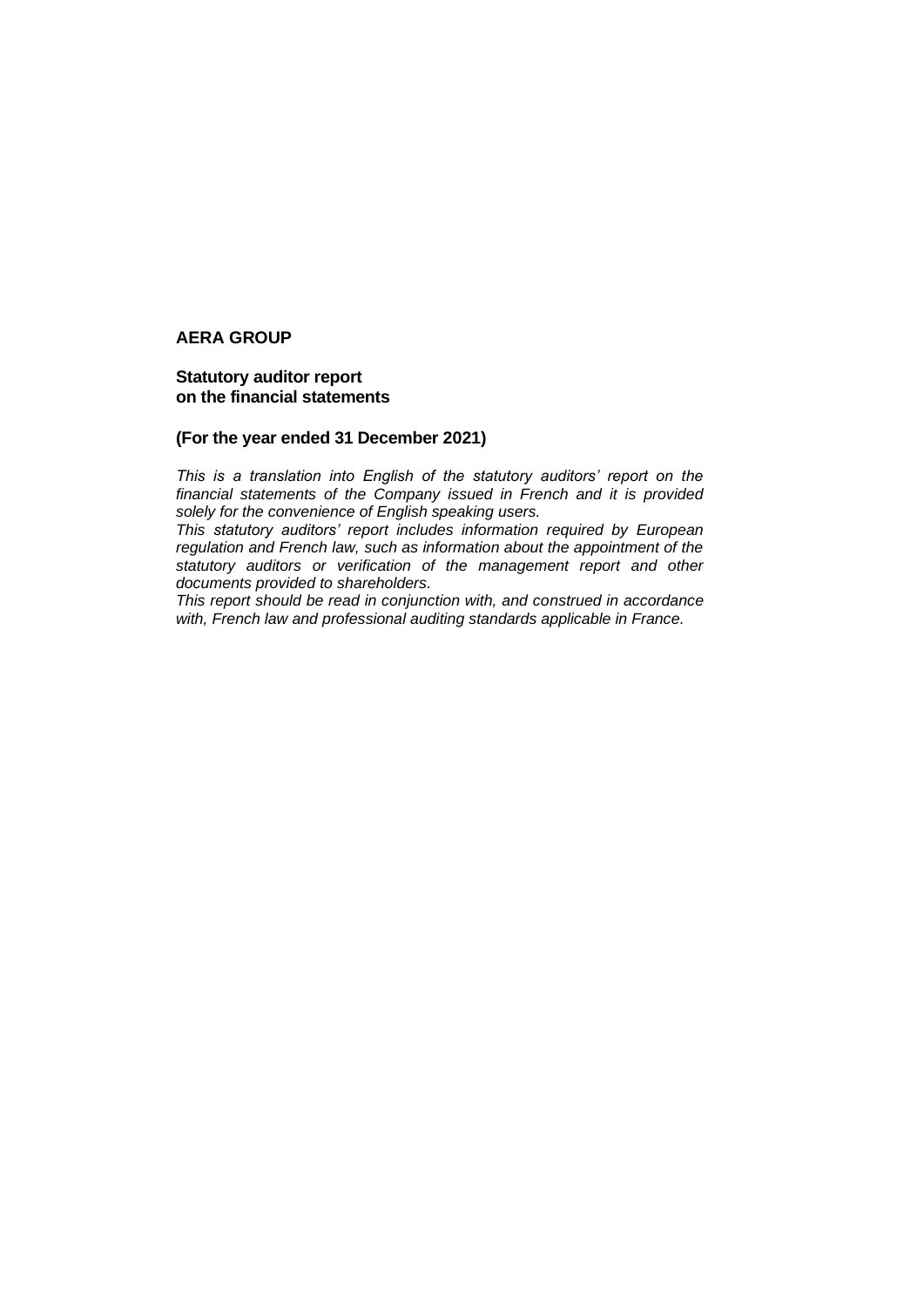

**Statutory auditor report on the financial statements**

**(For the year ended 31 December 2021)**

To the Shareholders **AERA GROUP** 28, Cours Albert 1er 75008 Paris

#### **Opinion**

In compliance with the engagement entrusted to us by your annual general meeting, we have audited the accompanying financial statements of AERA GROUP for the year ended 31 December 2021.

In our opinion, the financial statements give a true and fair view of the assets and liabilities and of the financial position of the Company as at 31 December 2021 and of the results of its operations for the year then ended in accordance with French accounting principles.

#### **Basis for Opinion**

#### *Audit Framework*

We conducted our audit in accordance with professional standard relating to the mission of the statutory auditor appointed for three financial years provided for in article L. 823-12-1 of the French Commercial Code (code de commerce). We believe that the audit evidence we have obtained is sufficient and appropriate to provide a basis for our opinion.

Our responsibilities under those standards are further described in the Statutory Auditor Responsibilities for the Audit of the Financial Statements section of our report.

#### **Independence**

We conducted our audit engagement in compliance with independence requirements applicable to us, for the period from 1<sup>st</sup> January 2021 to the date of our report, and in particular we did not provide any services prohibited by the Code of Ethics (code de déontologie) for statutory auditors.

*PricewaterhouseCoopers Audit, 63, rue de Villiers 92208 Neuilly-sur-Seine Cedex Téléphone: +33 (0)1 56 57 58 59, , www.pwc.fr*

Société d'expertise comptable inscrite au tableau de l'ordre de Paris - lle de France. Société de commissariat aux comptes membre de la compagnie régionale de Versailles.Société par Actions Simplifiée au capital de 2 510 460 €. Siège social : 63 rue de Villiers 92200 Neuilly-sur-Seine. RCS Nanterre 672 006 483. TVA n° FR 76 672 006 483. Siret 672 006 483 00362. Code APE 6920 Z. Bureaux : Bordeaux, Grenoble, Lille, Lyon, Marseille, Metz, Nantes, Neuilly-Sur-Seine, Nice, Poitiers, Rennes, Rouen, Strasbourg, Toulouse.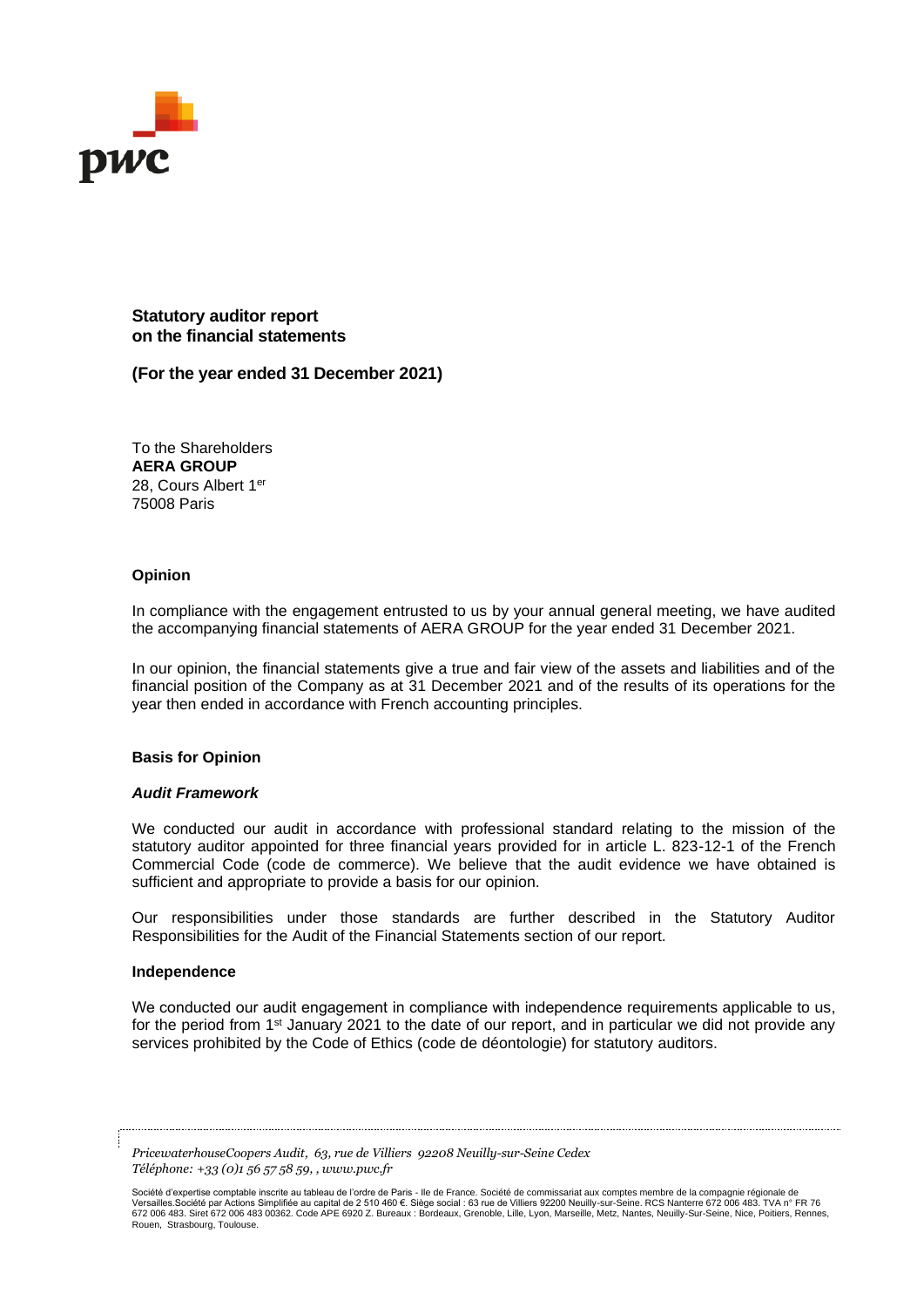#### **Justification of Assessments**

Due to the global crisis related to the Covid-19 pandemic, the financial statements of this period have been prepared and audited under specific conditions. Indeed, this crisis and the exceptional measures taken in the context of the state of sanitary emergency have had numerous consequences for companies, particularly on their operations and their financing, and have led to greater uncertainties on their future prospects. Those measures, such as travel restrictions and remote working, have also had an impact on the companies' internal organization and the performance of the audits.

It is in this complex and evolving context that, in accordance with the requirements of Articles L.823-9 and R.823-7 of the French Commercial code (code de commerce) relating to the justification of our assessments, we inform you that the most significant assessments we made, in our professional judgement, relate to the appropriateness of the accounting principles followed, especially for revenue recognition, to the reasonableness of significant estimates adopted as well as to the presentation of the financial statements, taken as a whole.

These assessments were addressed in the context of our audit of the financial statements as a whole and in forming our opinion thereon, and we do not provide a separate opinion on specific items of the financial statements.

#### *Specifics verifications*

We have also performed, the control of the documents sent to the shareholders, in accordance with the professional standard relating to the mission of the statutory auditor appointed for three financial years provided for in article L. 823-12-1 of the French Commercial Code (code de commerce).

We have no matters to report as to the fair presentation and the consistency with the financial statements of the information given in the management report of the president and in the other documents with respect to the financial position and the financial statements provided to the Shareholders.

We attest the fair presentation and the consistency with the financial statements of the information relating to the payment deadlines mentioned in Article D.441-6 of the French Commercial Code (code de commerce).

#### **Responsibilities of Management and Those Charged with Governance for the Financial Statements**

Management is responsible for the preparation and fair presentation of the financial statements in accordance with French accounting principles and for such internal control as management determines is necessary to enable the preparation of financial statements that are free from material misstatement, whether due to fraud or error.

In preparing the financial statements, management is responsible for assessing the Company's ability to continue as a going concern, disclosing, as applicable, matters related to going concern and using the going concern basis of accounting unless it is expected to liquidate the Company or to cease operations.

The financial statements were approved by the President.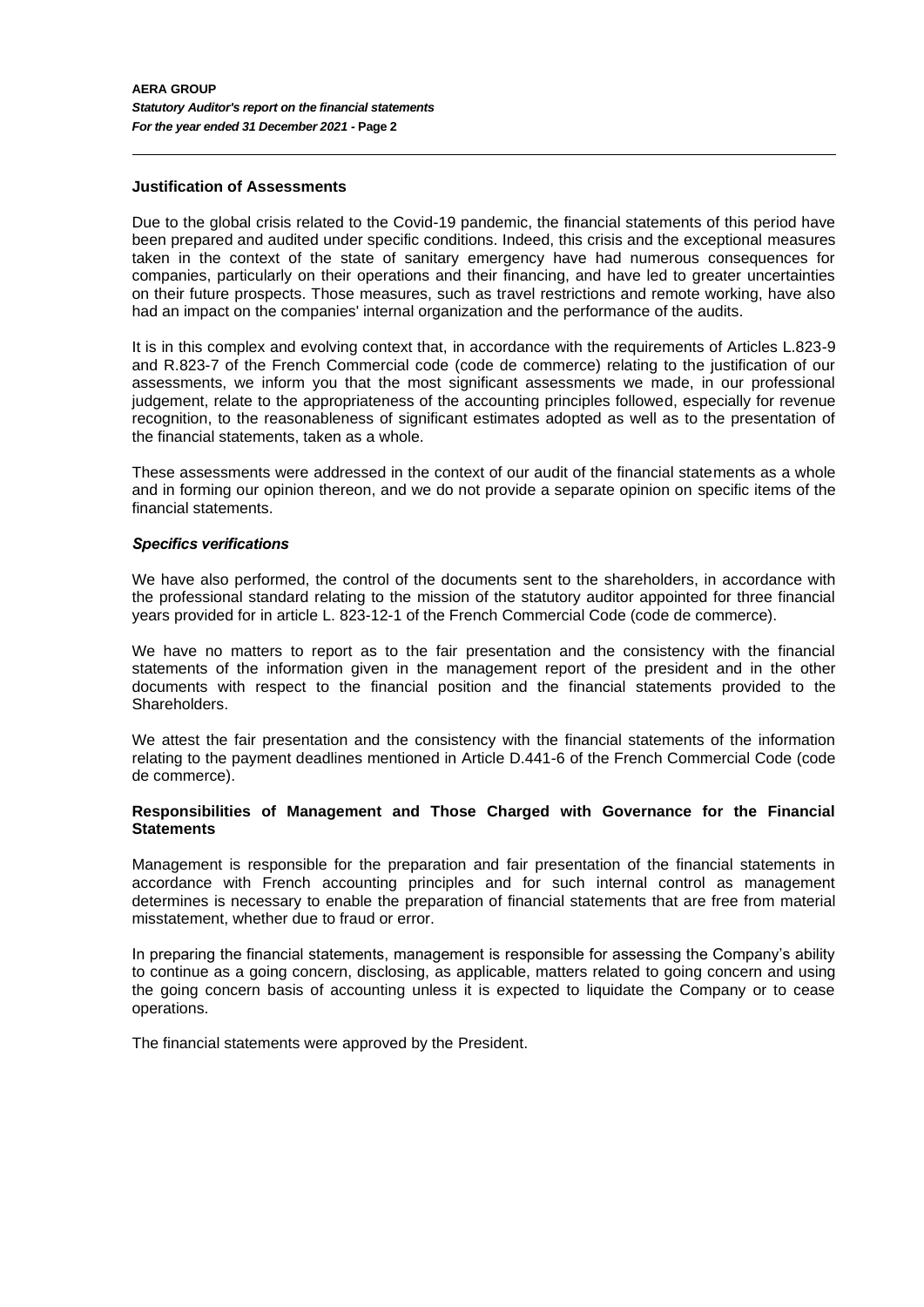#### **Statutory Auditors' Responsibilities for the Audit of the Financial Statements**

#### *Objectives and audit approach*

Our role is to issue a report on the financial statements. Our objective is to obtain reasonable assurance about whether the financial statements as a whole are free from material misstatement. Reasonable assurance is a high level of assurance but is not a guarantee that an audit conducted in accordance with professional standards will always detect a material misstatement when it exists. Misstatements can arise from fraud or error and are considered material if, individually or in the aggregate, they could reasonably be expected to influence the economic decisions of users taken on the basis of these financial statements

As specified in Article L.823-10-1 of the French Commercial Code (code de commerce), our statutory audit does not include assurance on the viability of the Company or the quality of management of the affairs of the Company.

As part of an audit conducted in accordance with professional standards applicable in France, the statutory auditor exercises professional judgment throughout the audit and furthermore:

- Identifies and assesses the risks of material misstatement of the financial statements, whether due to fraud or error, designs and performs audit procedures responsive to those risks, and obtains audit evidence considered to be sufficient and appropriate to provide a basis for his opinion. The risk of not detecting a material misstatement resulting from fraud is higher than for one resulting from error, as fraud may involve collusion, forgery, intentional omissions, misrepresentations, or the override of internal control.
- Obtains an understanding of internal control relevant to the audit in order to design audit procedures that are appropriate in the circumstances, but not for the purpose of expressing an opinion on the effectiveness of the internal control.
- Evaluates the appropriateness of accounting policies used and the reasonableness of accounting estimates and related disclosures made by management in the financial statements.
- Assesses the appropriateness of management's use of the going concern basis of accounting and, based on the audit evidence obtained, whether a material uncertainty exists related to events or conditions that may cast significant doubt on the Company's ability to continue as a going concern. This assessment is based on the audit evidence obtained up to the date of his audit report. However, future events or conditions may cause the Company to cease to continue as a going concern. If the statutory auditor concludes that a material uncertainty exists, there is a requirement to draw attention in the audit report to the related disclosures in the financial statements or, if such disclosures are not provided or inadequate, to modify the opinion expressed therein.
- Evaluates the overall presentation of the financial statements and assesses whether these statements represent the underlying transactions and events in a manner that achieves fair presentation.

Done at Neuilly-sur-Seine, 22 March 2022

The Statutory Auditor PricewaterhouseCoopers Audit

Laurent Deliot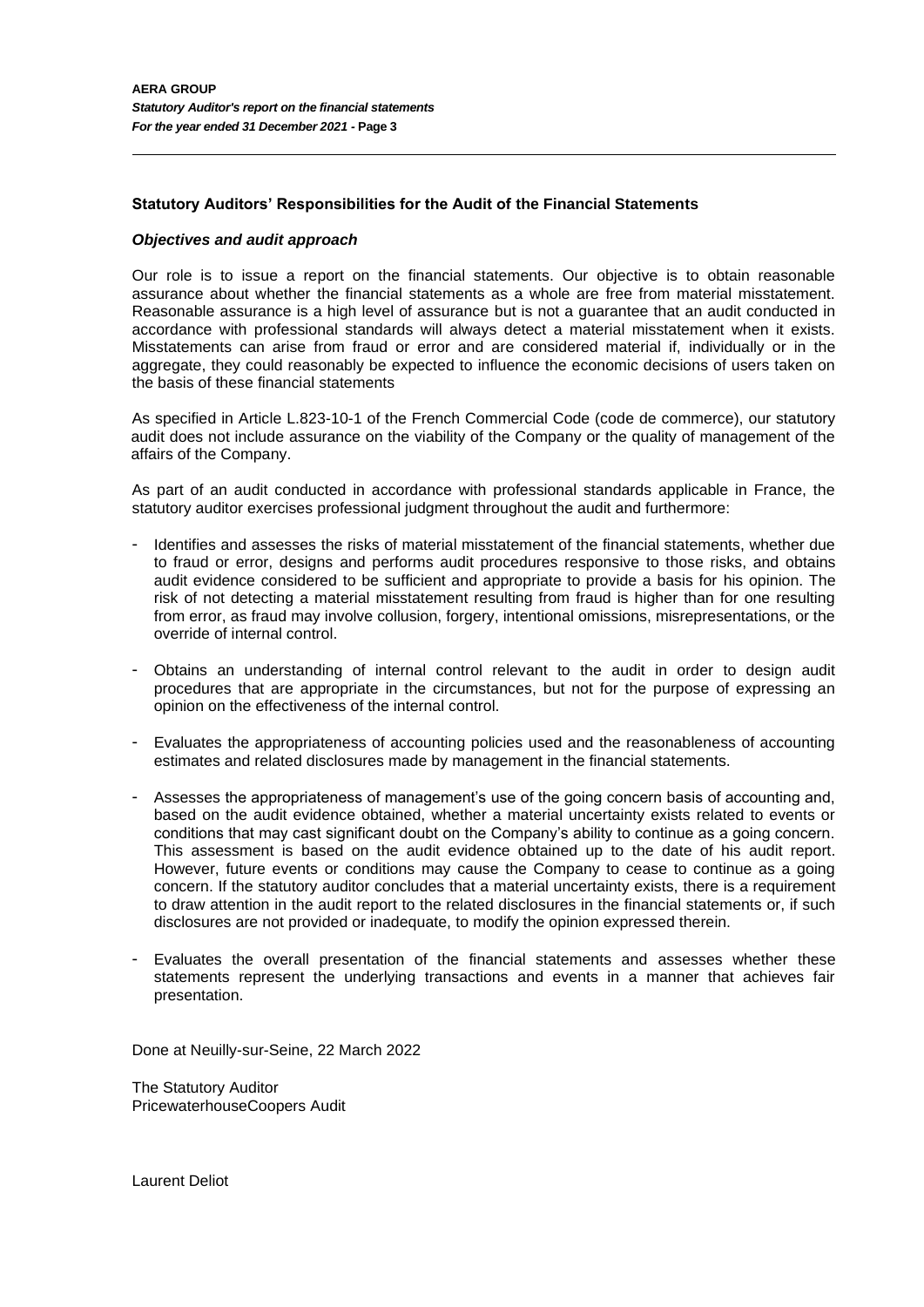# **BALANCE SHEET - ASSETS**

| <b>ASSETS</b>                                                                                                                                                                                            |                      | Current year<br>31/12/2021<br>(12 months) |              |                                  |               | Past year<br>31/12/2020<br>(12 months) |               |  |
|----------------------------------------------------------------------------------------------------------------------------------------------------------------------------------------------------------|----------------------|-------------------------------------------|--------------|----------------------------------|---------------|----------------------------------------|---------------|--|
|                                                                                                                                                                                                          |                      | <b>Brut</b>                               | Depr.& prov. | <b>Net</b>                       | $\%$          | <b>Net</b>                             | %             |  |
| Uncalled capital                                                                                                                                                                                         | (0)                  |                                           |              |                                  |               |                                        |               |  |
| <b>Fixed assets</b>                                                                                                                                                                                      |                      |                                           |              |                                  |               |                                        |               |  |
| Preliminary expenses<br>Research and development expenses<br>Concessions, patents and similar rights<br>Goodwill<br>Other intangible fixed assets<br>Advances and prepayments on intangible fixed assets |                      |                                           |              |                                  |               |                                        |               |  |
| Land<br><b>Buildings</b><br>Industrial fixtures, fittings, plant machinery and equipment<br>Other tangible fixed assets<br>Fixed assets in progress<br>Advances and prepayments                          |                      | 12 814,70                                 | 7 470,52     | 5 344,18                         | 0,10          | 4 4 6 7, 5 2                           | 0,22          |  |
| Long-term investments by "equivalence method"<br>Other interest ownership<br>Receivables related to interest ownership<br>Capitalized securities<br>Loans<br>Other fixed assets                          |                      |                                           |              |                                  |               |                                        |               |  |
|                                                                                                                                                                                                          | TOTAL(I)             | 12 814,70                                 | 7 470,52     | 5 344,18                         | 0,10          | 4 467,52                               | 0,22          |  |
| <b>Current assets</b>                                                                                                                                                                                    |                      |                                           |              |                                  |               |                                        |               |  |
| Raw materials and supplies<br>Work in progress of goods<br>Work in progress of services<br>Semi-finished and finished goods<br>Goods held for resale                                                     |                      |                                           |              |                                  |               | 58 190,20                              | 2,84          |  |
| Advances and down-payments to suppliers<br>Trade and related accounts<br><b>Other receivables</b>                                                                                                        |                      | 604 225,24<br>392 761,00                  | 68 496,50    | 604 225,24   11,51<br>324 264,50 | 6,18          | 604 514,81                             | 29,50         |  |
| . Debtors suppliers<br>. Staff                                                                                                                                                                           |                      | 240,32                                    |              | 240,32                           | 0,00          | 4 3 4 7, 7 7                           | 0,21          |  |
| . Payroll taxes<br>. State, profit tax                                                                                                                                                                   |                      | 215,80                                    |              | 215,80                           | 0,00          | 210,37                                 | 0,01          |  |
| . State, turnover tax<br>. Other<br>Called but unpaid capital                                                                                                                                            |                      | 18 605,47                                 |              | 18 605,47                        | 0,35          | 65 366,17                              | 3,19          |  |
| Investment securities<br>Cash Instruments<br>Cash<br>Prepaid expenses                                                                                                                                    |                      | 4 279 374,55<br>18 612,60                 |              | 4 279 374,55<br>18 612,60        | 81,50<br>0,35 | 1 296 899,58<br>15 459,97              | 63,28<br>0,75 |  |
|                                                                                                                                                                                                          | <b>TOTAL (II)</b>    | 5 314 034,98                              | 68 496,50    | 5 245 538,48                     | 99,90         | 2 044 988,87                           | 99,78         |  |
| Charges to be spread over several periods<br>Premium for redemption of bonds<br>Unrealized exchange losses                                                                                               | (III)<br>(IV)<br>(V) |                                           |              |                                  |               |                                        |               |  |
| TOTAL ASSETS (0 à V)                                                                                                                                                                                     |                      | 5 326 849,68                              | 75 967,02    | 5 250 882,66 100,00              |               | 2 049 456,39 100,00                    |               |  |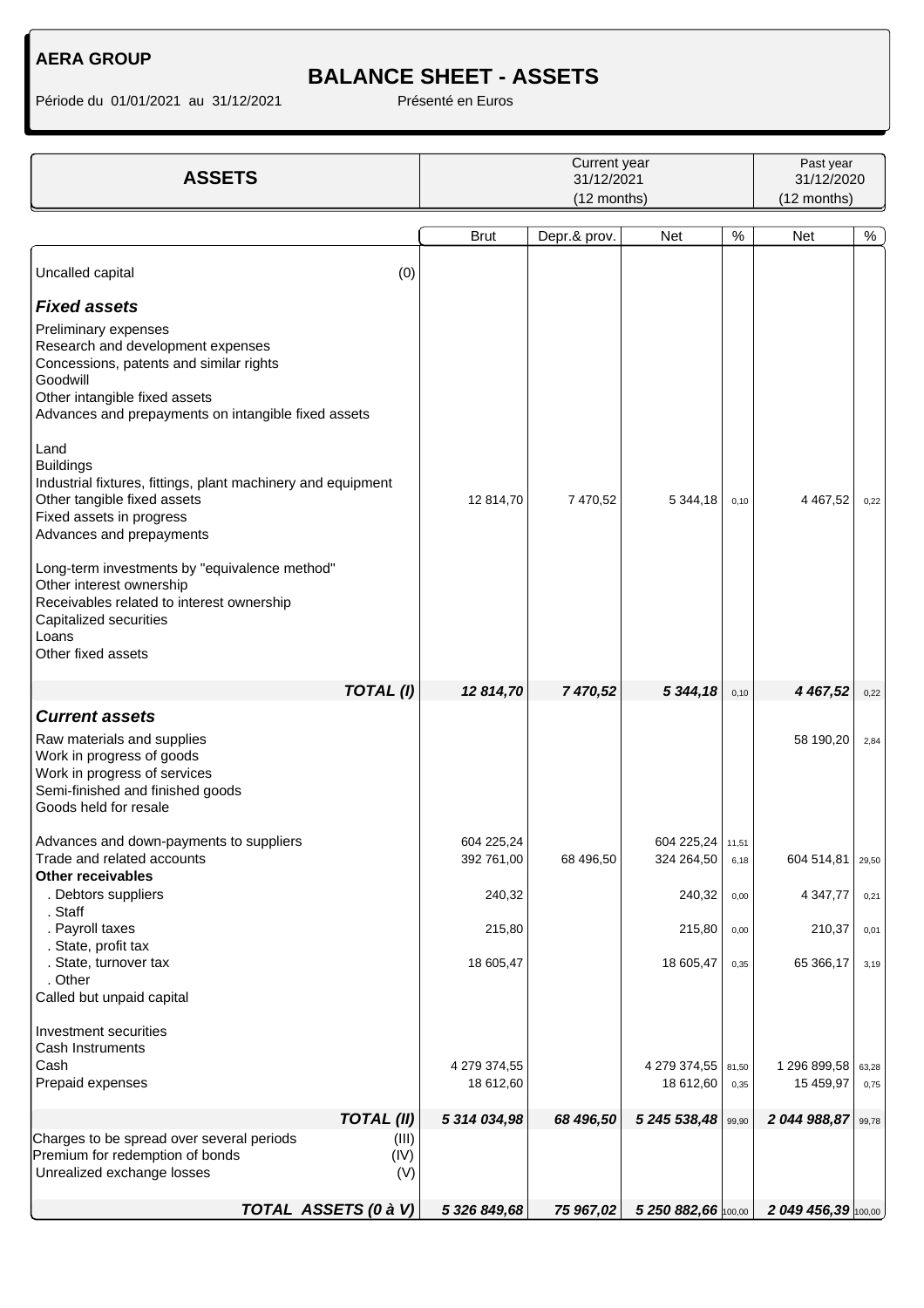# **BALANCE SHEET - EQUITY AND LIABILITIES**

| <b>EQUITY AND LIABILITIES</b>                                                                   |                                  | Current year        |       | Past year             |       |
|-------------------------------------------------------------------------------------------------|----------------------------------|---------------------|-------|-----------------------|-------|
|                                                                                                 |                                  | 31/12/2021          |       | 31/12/2020            |       |
|                                                                                                 |                                  | (12 months)         |       | (12 months)           |       |
|                                                                                                 |                                  |                     |       |                       |       |
| <b>Shareholders' equity</b>                                                                     |                                  |                     |       |                       |       |
| Share capital (paid-up capital: 100 000,00)<br>Premiums arising from shares issues, from merger |                                  | 100 000,00          | 1,90  | 100 000,00            | 4,88  |
| Revaluation<br>Legal reserve                                                                    |                                  | 10 000,00           | 0,19  | 10 000,00             | 0,49  |
| Statutory reserve<br>Regulated reserves                                                         |                                  |                     |       |                       |       |
| Other reserves<br>Retained (profits / losses) brought forward merger                            |                                  | 958 711,15 18,26    |       | 3 448,20              | 0,17  |
| Net income or loss of the tax year                                                              |                                  | 2 658 149,75        | 50,62 | 955 262,95            | 46,61 |
| Subsidies of investment<br>Regulated provisions                                                 |                                  |                     |       |                       |       |
|                                                                                                 | TOTAL(I)                         | 3726860,90 70,98    |       | 1 068 711, 15 $52,15$ |       |
| Proceeds from the issuance of "participating titles"<br>Conditional advances                    |                                  |                     |       |                       |       |
|                                                                                                 | <b>TOTAL(II)</b>                 |                     |       |                       |       |
|                                                                                                 |                                  |                     |       |                       |       |
| <b>Provisions for liabilities and charges</b>                                                   |                                  |                     |       |                       |       |
| Reserves for contingencies<br>Provisions for charges                                            |                                  | 146 202,83          | 2,78  |                       |       |
|                                                                                                 | <b>TOTAL (III)</b>               | 146 202,83          | 2,78  |                       |       |
| <b>Loans and debts</b>                                                                          |                                  |                     |       |                       |       |
| Convertible debenture loans                                                                     |                                  |                     |       |                       |       |
| Other debenture loans                                                                           |                                  |                     |       |                       |       |
| Bank borrowing and bank overdrafts                                                              |                                  |                     |       |                       |       |
| . Bank borrowing                                                                                |                                  |                     |       |                       |       |
| . Bank overdrafts                                                                               |                                  |                     |       |                       |       |
| Other financial borrowing and debts<br>. Miscellaneous                                          |                                  |                     |       |                       |       |
| . Partners                                                                                      |                                  |                     |       |                       |       |
| Advances and down-payments for work in progress                                                 |                                  |                     |       |                       |       |
| Trade notes and related accounts payable<br>Tax payable and social liabilities                  |                                  | 774 640,93          | 14,75 | 304 191,44 14,84      |       |
| . Staff                                                                                         |                                  | 18 052,74           | 0,34  | 29 550,83             | 1,44  |
| . Payroll taxes                                                                                 |                                  | 40 636,08           | 0,77  | 24 014,89             | 1,17  |
| . State, profit tax                                                                             |                                  | 449 442,00          | 8,56  | 148 066,00            | 7,22  |
| . State, turnover tax<br>. State, guaranteed bonds                                              |                                  |                     |       | 54 359,32             | 2,65  |
| . Other taxes                                                                                   |                                  | 44 069,06           | 0,84  | 21 819,65             | 1,06  |
| Liabilities on fixed assets and related accounts                                                |                                  |                     |       |                       |       |
| Other debts                                                                                     |                                  | 2 9 24, 12          | 0,06  | 31 758,41             | 1,55  |
| Prepaid income                                                                                  |                                  | 48 054,00           | 0,92  | 366 984,70            | 17,91 |
|                                                                                                 | TOTAL(IV)                        | 1377818,93          | 26,24 | 980 745,24            | 47,85 |
| Unrealized exchange gains                                                                       | (V)                              |                     |       |                       |       |
|                                                                                                 | <b>TOTAL LIABILITIES (I à V)</b> | 5 250 882,66 100,00 |       | 2 049 456,39 100,00   |       |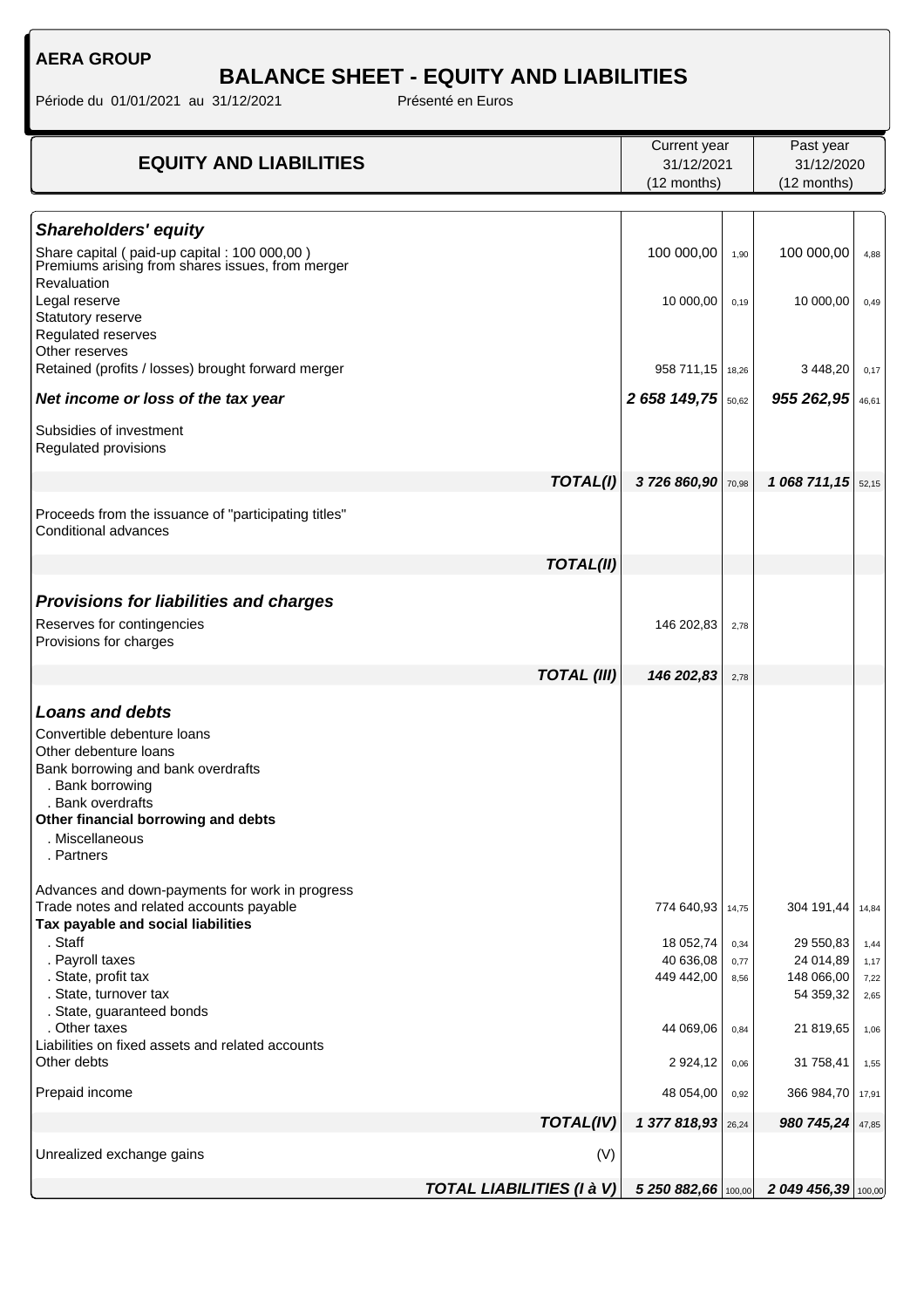## **INCOME STATEMENT**

|                                                                                            |            |                                 |                        | Current year<br>Past year |                     | Variation    |                |                  |
|--------------------------------------------------------------------------------------------|------------|---------------------------------|------------------------|---------------------------|---------------------|--------------|----------------|------------------|
| <b>INCOME STATEMENT</b>                                                                    |            |                                 |                        | 31/12/2021<br>31/12/2020  |                     | absolute     | %              |                  |
|                                                                                            |            |                                 | (12 months)            |                           | (12 months)         |              | (12/12)        |                  |
|                                                                                            |            |                                 |                        |                           |                     |              |                |                  |
|                                                                                            | France     | Export                          | Total                  | $\%$                      | Total               | %            | Variation      | $\frac{0}{0}$    |
|                                                                                            |            |                                 |                        |                           |                     |              |                |                  |
| Sales of goods                                                                             | 50 430,00  | 11 546 451,07                   | 11 596 881,07          | 77,17                     | 2 200 931,99        | 37,33        | 9 395 950      |                  |
| Sales of manufactured goods                                                                |            |                                 |                        |                           |                     |              |                |                  |
| Sales of manufactured services                                                             | 53 860,00  | 3 376 592,15                    | 3 430 452,15 22,83     |                           | 3 695 517,54        | 62,67        | $-265065$      | $-7,16$          |
| Net turnover                                                                               | 104 290,00 | 14 923 043,22                   | 15 027 333,22 100,00   |                           | 5 896 449,53        | 100,00       | 9 130 884      |                  |
|                                                                                            |            |                                 |                        |                           |                     |              |                |                  |
|                                                                                            |            |                                 |                        |                           |                     |              |                |                  |
| Stored production                                                                          |            |                                 |                        |                           |                     |              |                |                  |
| Capitalized production                                                                     |            |                                 |                        |                           |                     |              |                |                  |
| Operating subsidies<br>Recaptures on deprecations and reserves, expense transfer           |            |                                 | 696,24<br>30 472,62    | 0,00<br>0,20              |                     |              | 696<br>30 472  | N/S<br>N/S       |
| Other operating income                                                                     |            |                                 | 24,85                  | 0,00                      | 8,46                | 0,00         | 16             | 200,00           |
|                                                                                            |            |                                 |                        |                           |                     |              |                |                  |
|                                                                                            |            | <b>Total operating income</b>   | 15 058 526,93          | 100,21                    | 5 896 457,99        | 100,00       | 9 162 069      |                  |
| Purchase of goods (including customs duties)                                               |            |                                 | 7 986 345,22           | 53,15                     | 1 138 137,51        | 19,30        | 6 848 208      | 601,70           |
| Variation on inventory (goods)                                                             |            |                                 |                        |                           |                     |              |                |                  |
| Purchase of raw materials and other supplies (including customs duties)                    |            |                                 |                        |                           |                     |              |                |                  |
| Variation in inventory (raw materials and supplies)                                        |            |                                 | 58 190,20              | 0,39                      | 101 815,80          | 1,73         | -43 625        | $-42,84$         |
| Other purchases and external expenses                                                      |            |                                 | 2 408 060,84           | 16,02                     | 2 873 505,00        | 48,73        | -465 445       | $-16, 19$        |
| Taxes and assimilated payments                                                             |            |                                 | 41 121,44              | 0,27                      | 19 761,02           | 0,34         | 21 360         | 108,09           |
| Salaries and wages expenses                                                                |            |                                 | 538 971,49             | 3,59                      | 260 302,01          | 4,41         | 278 669        | 107,06           |
| Social security expenses<br>Operating allowances on fixed assets : depreciation allowances |            |                                 | 196 502,35<br>2 356,46 | 1,31<br>0,02              | 97 965,63<br>804,96 | 1,66<br>0,01 | 98 537<br>1552 | 100,58<br>193,03 |
| Operating allowances on fixed assets : reserve allowances                                  |            |                                 |                        |                           |                     |              |                |                  |
| Operating allowances on current assets : reserve allowances                                |            |                                 | 18 900,00              | 0,13                      | 63 296,72           | 1,07         | -44 396        | $-70,13$         |
| Operating allowances for contingencies : reserve allowances                                |            |                                 |                        |                           |                     |              |                |                  |
| Other expenses                                                                             |            |                                 | 15 105,90              | 0,10                      | 11 096,17           | 0,19         | 4 0 0 9        | 36,13            |
| <b>Total operating expenses</b>                                                            |            |                                 | 11 265 553,90          | 74,97                     | 4 566 684,82        | 77,45        | 6 698 869      |                  |
| <b>OPERATING RESULT</b>                                                                    |            | 3792973,03                      | 25,24                  | 1 329 773,17              | 22,55               | 2 463 200    | 185,23         |                  |
|                                                                                            |            |                                 |                        |                           |                     |              |                |                  |
| Attributed income or transfered loss                                                       |            |                                 |                        |                           |                     |              |                |                  |
| Suffered loss or transfered profit                                                         |            |                                 |                        |                           |                     |              |                |                  |
| Financial income from interest ownership                                                   |            |                                 |                        |                           |                     |              |                |                  |
| Other holdings and capitalized receivables<br>Other interest and assimilated income        |            |                                 |                        |                           | 472,24              | 0,01         | -472           | $-100,00$        |
|                                                                                            |            |                                 |                        |                           |                     |              |                |                  |
| Recaptures on provisions and expense transfer                                              |            |                                 |                        |                           |                     |              |                |                  |
| Profits on foreign exchange<br>Net gains on sales of portfolio securities                  |            |                                 | 18 226,14              | 0,12                      | 108,71              | 0,00         | 18 118         | N/S              |
|                                                                                            |            |                                 |                        |                           |                     |              |                |                  |
| <b>Total financial income</b>                                                              |            |                                 | 18 226,14              | 0,12                      | 580,95              | 0,01         | 17646          | N/S              |
| Financial allowances for depreciations and provisions                                      |            |                                 |                        |                           |                     |              |                |                  |
| Interests and assimilated expenses                                                         |            |                                 |                        |                           |                     |              |                |                  |
| Loss on foreign exchange                                                                   |            |                                 | 37 581,59              | 0,25                      | 11 517,17           | 0,20         | 26 064         | 226,31           |
| Net loss on sales of portfolio securities                                                  |            |                                 |                        |                           |                     |              |                |                  |
|                                                                                            |            | <b>Total financial expenses</b> | 37 581,59              | 0,25                      | 11 517,17           | 0,20         | 26 064         | 226,31           |
| <b>FINANCIAL RESULT</b>                                                                    |            |                                 | $-19355,45$            | $-0,12$                   | $-10936,22$         | $-0,18$      | $-8419$        | $-76,97$         |
|                                                                                            |            | Ordinary result before tax      | 3 773 617,58 25,11     |                           | 1 318 836,95        | 22,37        | 2 454 781      | 186,13           |